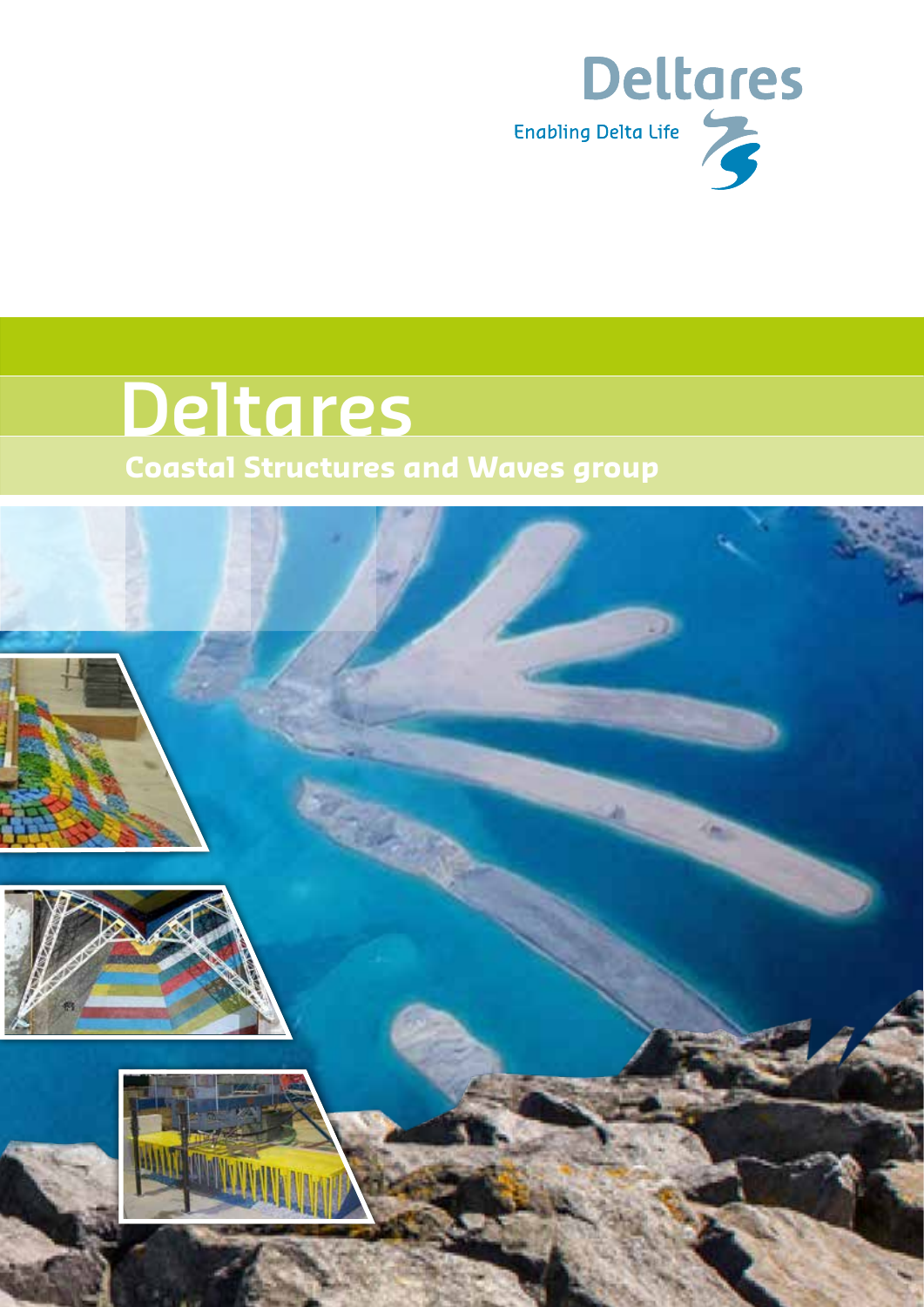**The Coastal Structures and Waves group (CSW) at Deltares focuses on research and consultancy in the field of wave forecasting & wave modelling and the conceptual design, testing and monitoring of coastal and river structures.**

The multi-disciplinary teams tackle a diversity of technical aspects and site specific problems. Our effective solutions are supported by latest research, expert opinions, numerical tools and results from high-quality laboratory measurements in wave & current flumes and basins. This approach allows us to provide cost-effective solutions while at the same time reducing uncertainties regarding hydraulic loading and structural response.



By simultaneously carrying out applied and fundamental research, we directly link the latest technological developments with practical knowhow, which our clients can directly benefit from. Our research is often carried out in close co-operation with private companies, as well as educational and scientific institutes.

The CSW group is dedicated to find sustainable and environmental friendly solutions to its clients needs. A significant part of our research budget is spent on addressing effects of climate change and possible mitigating measures and allows for better risk appraisal.

Our national and international clients include the Commission of the European Union, US Office of Naval Research, governments and local authorities (e.g. ministries,

provinces, municipalities), research institutes, consultants, contractors, private industrial clients, and project developers. The circumstances in our home country, a delta location with large port & lock development projects that is vulnerable to coastal erosion and flooding, results in a close cooperation with Dutch ministries and local authorities. Our strong performance in serving our local clients in The Netherlands ensures the highest level f technology is developed and also made available to our international clients.

### **Activities**

0ur activities are focussed on the following subjects:

- Coastal, river and harbour structures:
	- breakwaters, piers, jetties, groynes, quays
	- flood barriers
	- dikes and revetments
	- dunes and cobble beaches
	- scour and bed-protections
	- geotubes & geocontainers
	- intake & outfall structures
	- wave energy converters
	- Physical & numerical modelling
	- hydrodynamics & structural loading
	- wave climate in coastal regions, harbours, lakes and rivers
	- water-soil-structure interaction
	- morphodynamics

Easting (tim. OLTM) Water level

- Risk-based approaches & probabilistic design methods.
- Eco(system) engineering & Building with Nature solutions
- Measurement & monitoring techniques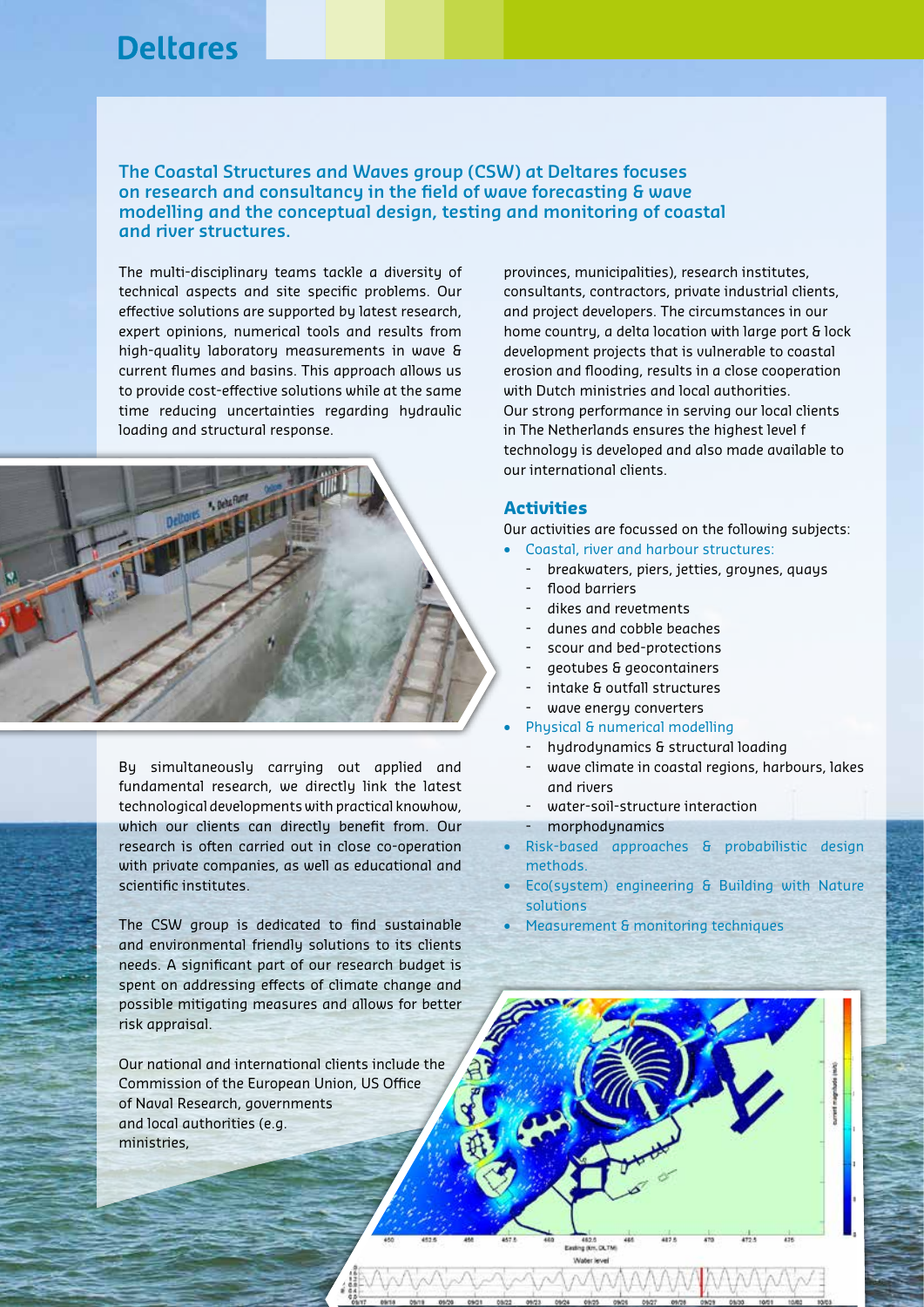#### **Multidiscinary approach**

To ensure the best support for our clients the CSW group works closely together with other Deltares expertises on the following topics (for more information it is referred to our website):

• Harbour layout & navigation

This includes e.g. port layout, ship navigability & manoeuvring studies, down-time studies, wave penetration into harbours, sedimentation and maintenance dredging, and mooring designs.

• Geotechnics and soil engineering

This includes issues of e.g. liquefaction, seismic activity, piping, macro-/microstability around coastal & river structures. Our geotechnical department has its own small and large scale geo facilities and a wide range of geotechnical software.

**Morphodynamics** 

Typical projects address the numerical modeling of coastal processes such as morphodynamics, sediment transport and scour around coastal structures. Numerical models we develop and employ for this purpose are e.g. Unibest, Delft3D and XBeach.

• Ecology and eco-engineering

Projects include water and soil quality assessment, environmental friendly & sustainable design and "Building with Nature" solutions.

• Deltas and rivers

This includes all subjects related to river engineering, including flood forecasting, river morphology and groundwater control. Typically employed models include SOBEK, WAQUA, FEWS.

• Intakes and outfalls / flow mechanics

Intake and outfall structures (e.g. of desalination plants) and pipeline/pump systems are special coastal structures, often protected by breakwaters or rock structures. Their design and stability is typically assessed with numerical models such as OpenFoam, WANDA and CFX/ Star CCM+ or in specific physical scale models.

#### • Sluices and locks

Deltares possesses large knowhow on the design and operation of sluices, locks and gates. Besides specifically designed numerical modelling tools to assess their operation, also physical modelling is employed.

• Offshore & pipeline structures

The design of offshore structures and offshore wind farms requires specialized technical knowledge. Typical work includes the assessment of scour protections and its monitoring in the field, the modelling of structural loading (e.g. wave impacts) and structural fatigue, pipeline systems, extend and effect of oil spills.

### **Monitoring of coastal structures and shorelines**

Our state-of-the-art measurement techniques and monitoring tools (https://www.deltares.nl/en/ facilities/) are used in structural assessments around the world. This includes e.g. the stability of coastal and river structures, the measurement of phreatic line & settlement in dikes, monitoring of shoreline changes & erosion, analysis of satellite and lidar data, wave & current monitoring in the open sea.

#### **Facilities and instrumentation**

Deltares has a strong track record regarding physical modelling of coastal and river, harbour, offshore and geo-engineering structures from small to prototype scale based on commercial & research projects throughout the world. To satisfy the needs of our clients we can offer small and large scale modelling facilities (see https://www.deltares.nl/ en/facilities/), manned by our experienced technical

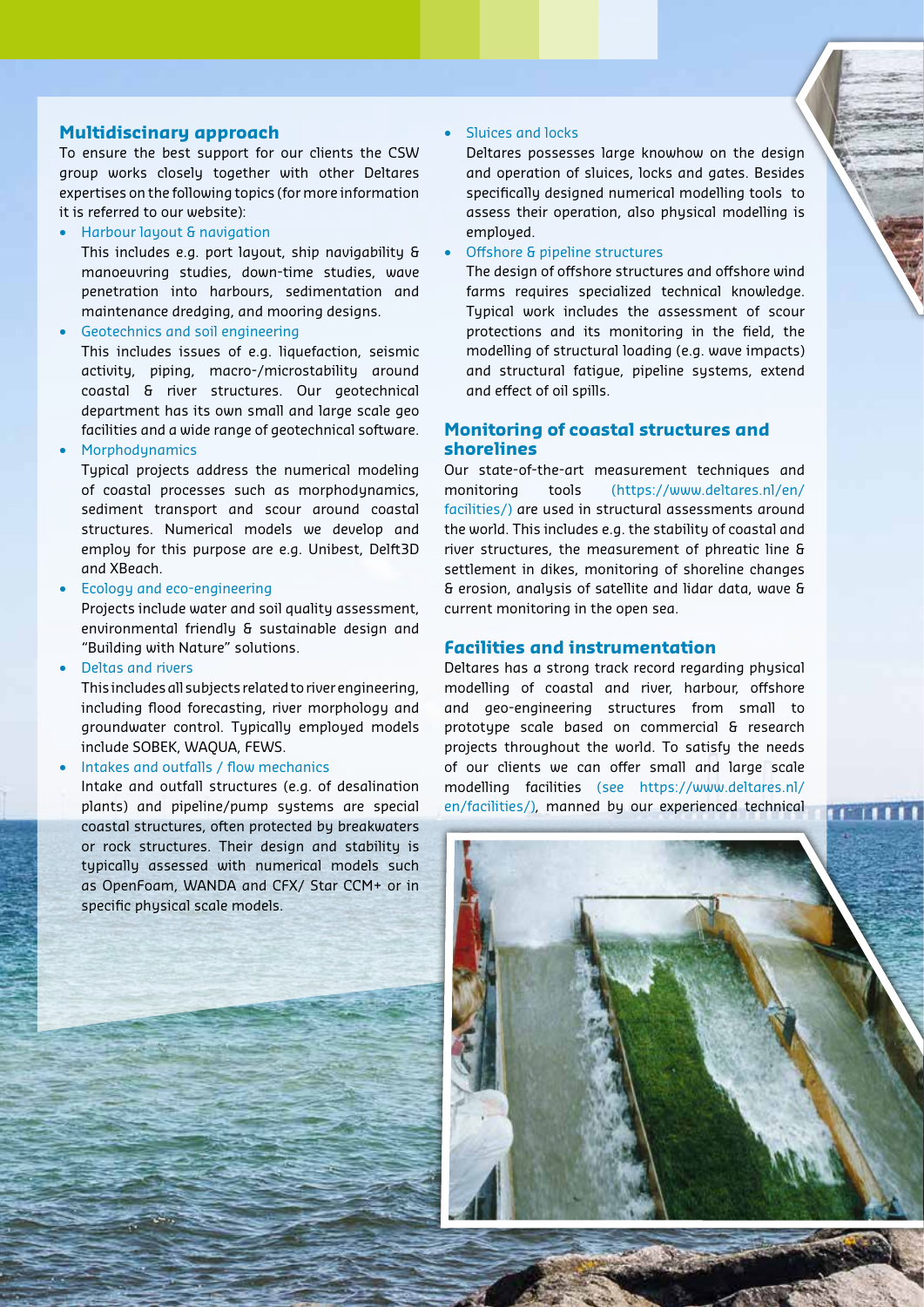

staff. The physical modelling facilities are suited to model 2D and/or 3D structures, single and multiphase flows, waves and currents, intake and outfall structures (incl. pump sumps), ecological and soil properties. The facilities are typically used for a wide variety of research/commercial needs, e.g. modelling of morphology, modelling of soil-water-structure interaction (e.g. structural stability, hydrodynamics, scour), ship manoevering, and ecological modelling. Modelled structures include e.g. dunes, breakwaters and jetties, dikes & revetments, offshore platforms, intake & outfall structures, sluices & locks, geobags & geocontainers and wave energy converters.

Our modelling facilities are equipped with the latest measurement techniques and instruments, many of which have been developed in-house, to match the increasing demand for accuracy, speed and flexibility in model testing. Instruments are available to measure e.g. flow and wave forces, discharge coefficients, structural displacement and accelerations. Instruments are either mechanical, electro-magnetic, laser (2D and 3D), acoustically, radar or glassfiber based. Photographic methods include standard cameras and camcorders, stereo-photography and high speed cameras / PIV. Deltares continually develops and upgrades its stock of instrumentation (for laboratories and field applications), which is also sold worldwide. Our coastal facilities are equipped with second-order wave generation and active wave absorption.

A detailed overview of our instrumentation and test facilities it is also available at our website.

For a cost efficient model set-up we also use our numerical flume facilities, which allow us to model the most significant modelling aspects (e.g. foreshore layout and locations of instrumentation) prior to the start of actual physical modelling.

#### **Software Systems**

Deltares develops, operates and maintains a wide range of dedicated software packages, reflecting the specialist knowledge which our institute has built up over many years. Under the name of Deltares Systems our software is used in more than 60 countries around the world. The software encompasses our complete working field, e.g. structural design, hydrodynamics, morphodyanamics, geotechnics, flood forecasting and operational water quality management systems, river dynamics, pipeline systems. For more information, it is referred to our website (https://www.deltares.nl/en/ software-solutions/)

Software packages developed and used by the Coastal structures and waves group are:

- BREAKWAT: Tool for the conceptual design of breakwaters. This contains, amongst other aspects, the hydrodynamic performance of coastal structures (e.g. wave run-up, wave overtopping and wave transmission) and the structural performance (e.g. stability of rubble mound structures)
- Overtopping Neural Network: Tool to predict the mean overtopping discharge at coastal structures and several other parameters indicating the uncertainty of the prediction.
- STEENTOETS: Tool for the conceptual design of placed block revetments
- RINGTOETS: A legal tool to assess the safety of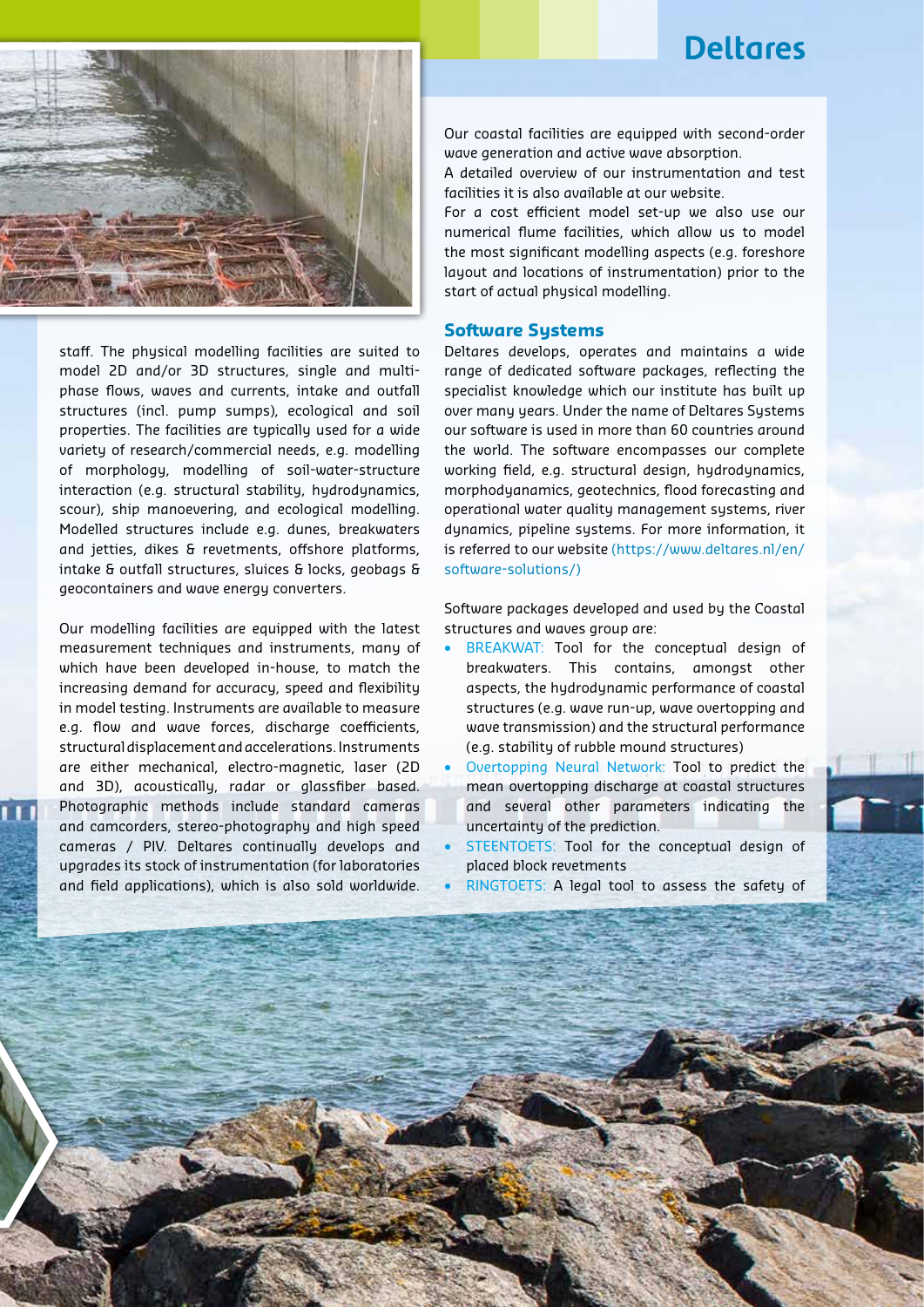primary flood defences by comparing the hydraulic loads and the resistance of trajectories. As a side product the hydraulic loads, in terms of local water levels and wave conditions, can be computed separately.

- Wave models: Suite of wave models for a wide variety of problems related to wave propagation in coastal regions (SWAN and TRITON), wave penetration in harbours (PHAROS and TRITON) and wave interaction with structures (OpenFOAM):
	- DELFT-AUKE: Software for wave generation and wave analysis in coastal research facilities (second-order wave generation with active wave absorption in wave flumes and wave basins)
	- Delft3D-Waves / SWAN: Third-generation wave model that computes random, short-crested wind-generated waves in coastal regions and inland waters.
	- PHAROS: Mild-slope equation model for wave propagation of short- and long waves in harbours
	- TRITON: Time-domain Boussinesq-type wave model for applications in coastal regions and harbours
	- OpenFOAM: CFD model based on the Volume of Fluid (VOF) approach for the numerical modelling of free surface waves including wave impact on structures and porous flow.
	- ORCA: Tool for analysis, classification and transformation of metocean data
	- XBeach: Numerical model for the calculation of dune erosion and wave overtopping which are important features of coastal safety. The model includes infragravity waves, non-hydrostatic waves, sediment transport, dune avalanching, vegetation and many other relevant physical processes.
- Morphan: User Interface for coastal zone managers to assess the state of their coast. The model includes dune safety tools, tool to analyze the development of coastline and sediment volume and tool to analyze the development of the foreshore zone.
- AeoLiS: AeoLiS is a process-based model for simulating aeolian sediment transport in (nourished) coastal environments where limitations in sediment supply (e.g. due to moist and shells) are important.
- DELFT-3D: for 2D/3D modelling system to investigate hydrodynamics, sediment transport and morphology and water quality for fluvial, estuarine and coastal environments.



#### **Information**

**For further information please contact:** 

Mr. Alex Capel +31(0)883358034 | alex.capel@deltares.nl

Dr. Marcel van Gent +31(0)883358246 | marcel.vangent@deltares.nl

Dr. Guido Wolters +31(0)883358318 | guido.wolters@deltares.nl